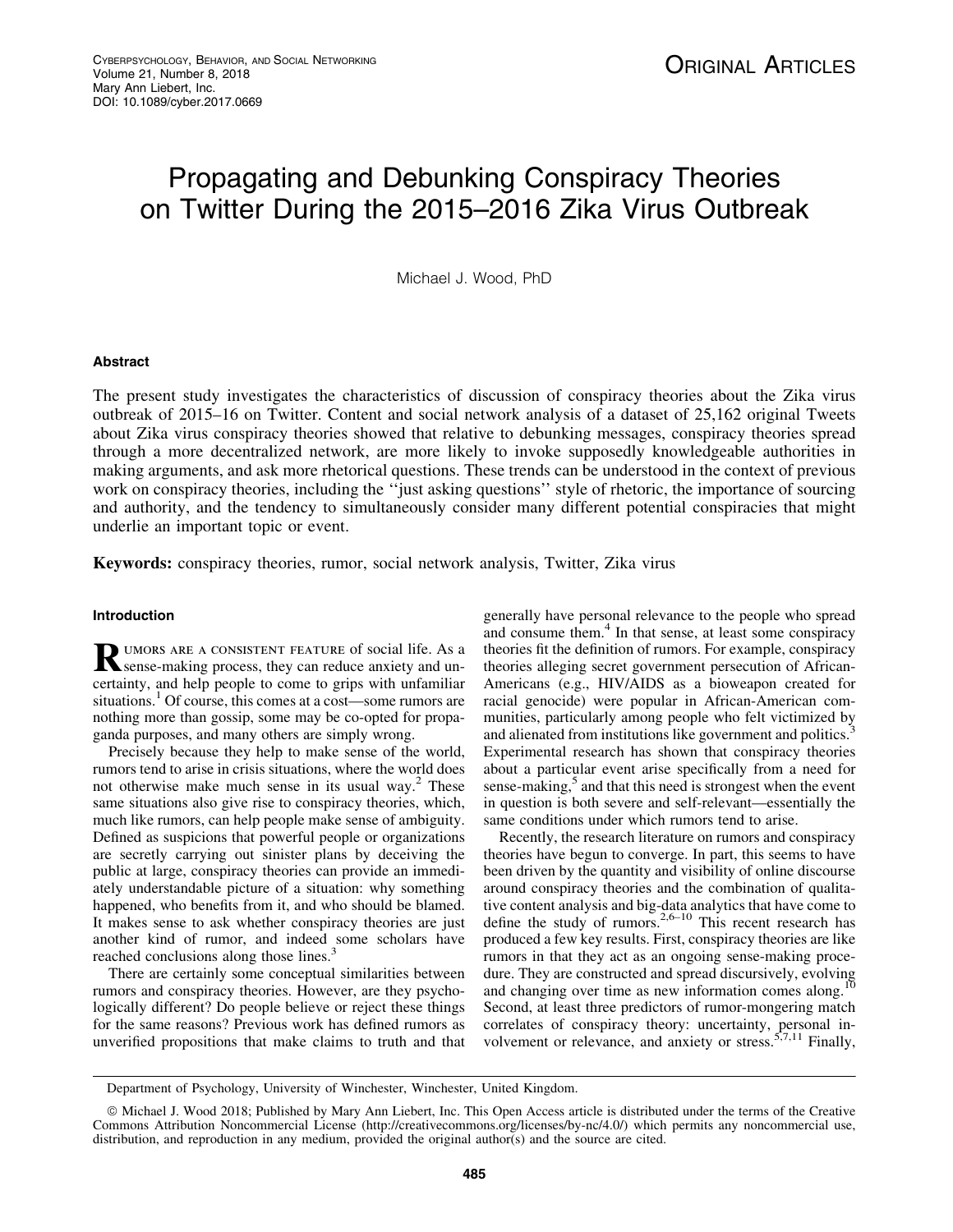even though both conspiracy theories and rumors can be seen as ways of dealing with uncertainty, they are characterized by uncertainty themselves. For instance, work on Twitter rumors about disaster events has shown that rumor-spreading messages frequently demonstrate uncertainty, for instance via the use of leading questions or expressions of incredulity.<sup>9</sup> Psychological research has shown that conspiracy theories are often vague and uncertain, perhaps better understood as manifestations of broad suspicions than as definitive, free-standing beliefs.6,12,13

The present study seeks to use some of the tools common to the rumor literature and apply them to conspiracy theories with a psychological lens. Through the analysis of social networks and quantitative content, the present study examines several questions regarding the spread of conspiracy theories on Twitter. As part of a case study, the analyses will focus on conspiracy theories about the 2016 Zika virus outbreak, with a particular eye toward comparing tweets that propagate these theories with those that debunk them.

#### The Zika virus and its conspiracy theories

The mosquito-borne Zika virus was the subject of international media coverage starting in early 2016, when it was linked to a rapid rise in microcephaly cases in Latin America. The expert consensus was, and continues to be, that the virus originated in Africa, is carried by the *Aedes aegypti* mosquito, and can cause microcephaly and other fetal abnormalities if a woman is infected early in pregnancy.<sup>14</sup>

Conspiracy theories about Zika take issue with these ideas. One theory is that the virus is a bioweapon rather than a natural occurrence. Another is that the virus is actually harmless and the microcephaly epidemic is instead caused by pesticides, genetically modified mosquitoes, or vaccine side effects. Yet another claim is that Zika vaccine development efforts are part of a broader plan for global depopulation. Numerous other theories exist as well.<sup>10,15</sup> The words ''hoax'' and ''false flag'' appear often. Many of these claims have clear links to other conspiracy theories—for instance, the biotechnology corporation Monsanto or the Rockefeller business empire are sometimes presented as the most likely perpetrators of the conspiracy, a typical pattern in conspiracy discourse.<sup>12</sup> In general, these theories spread on social media and through discussion websites like Reddit, $10$  where they, and the bits of evidence supporting or contradicting them, were discussed and elaborated upon. This discussion is the focus of the present study.

# Network characteristics of propagation versus those of debunking

Online discussion on social network services such as Twitter and Facebook takes place, obviously, in networks. Someone's immediate network consists of his or her friends or followers, but each of those friends has his or her own connections. In this way, content can spread across the service via personal connections: Person A posts a tweet which is then seen and retweeted by Person B, then by Person C (who saw it through his or her connection with B), and so on. The propagation of information in this way can be analyzed by means of social network analysis, which maps out the connections of each member of the network and produces summary statistics describing the network's characteristics.

What similarities and differences might we expect between the networks of those who propagate conspiracy theories and those who debunk them?

One important characteristic of any network structure is its degree of centralization, and for this factor, we might expect to see a difference between propagators and debunkers. Conspiracy theories are generally seen as counter-narratives that arise in opposition to official or mainstream accounts, and these theories generally exist in many competing variants.12,16 This would suggest that a propagator network might be less centralized than a debunker network, which might ''follow the leader'' in spreading official information from recognized authorities. On the other hand, belief in a given conspiracy theory is often provisional. A person's endorsement (for example, via retweeting) of a particular conspiracy theory does not preclude that person from doing the same for a different, contradictory theory—if anything, it makes it more likely.<sup>13,17</sup> Conspiracy theory networks may have a few central nodes acting as clearinghouses of many different, competing suspicions. Because of this tendency, networks of propagators might be more centralized than those of debunkers.

## Message content

The Rumor Interaction Analysis System (RIAS) allows quantitative classification of rumor-spreading messages according to a few different criteria.<sup>1</sup> Among other things, RIAS examines messages for the expression of belief or disbelief in a rumor, whether that message contains a directive (e.g., ''We need to stop this''), and whether that message shows an attempt to authenticate the information within (e.g., by referring to a trusted source). This study uses an adapted version of RIAS to examine the characteristics of conspiracy theory tweets. Previously, conspiracy theories were found to emerge in opposition to particular mainstream or official accounts, and it was thought that rumors were often accompanied by expressions of uncertainty. $9,17$  On the basis of these characterizations, it was expected that tweets propagating conspiracy theories would contain fewer authentications and would use more rhetorical questions.

## Method

#### Data collection

An archive of public tweets was solicited from Twitter by using the Historical PowerTrack API. The data set comprised 88,523 tweets posted from September 1, 2015 through March 31, 2016. Each mentioned either Zika or microcephaly as well as one of several keywords common to the various conspiracy theories regarding the virus, such as ''Monsanto'' or ''false flag'' (see the Supplementary Data for the full query used; Supplementary Data available online at www .libertpub.com/cyber).

## **Coding**

 $RIAS<sup>1</sup>$  represents a good initial approach to coding Twitter data, as the short messages lend themselves well to simple coding. However, several of the original RIAS coding categories were not well suited to the present dataset, perhaps because of the discrepancies in rumor types or lengths of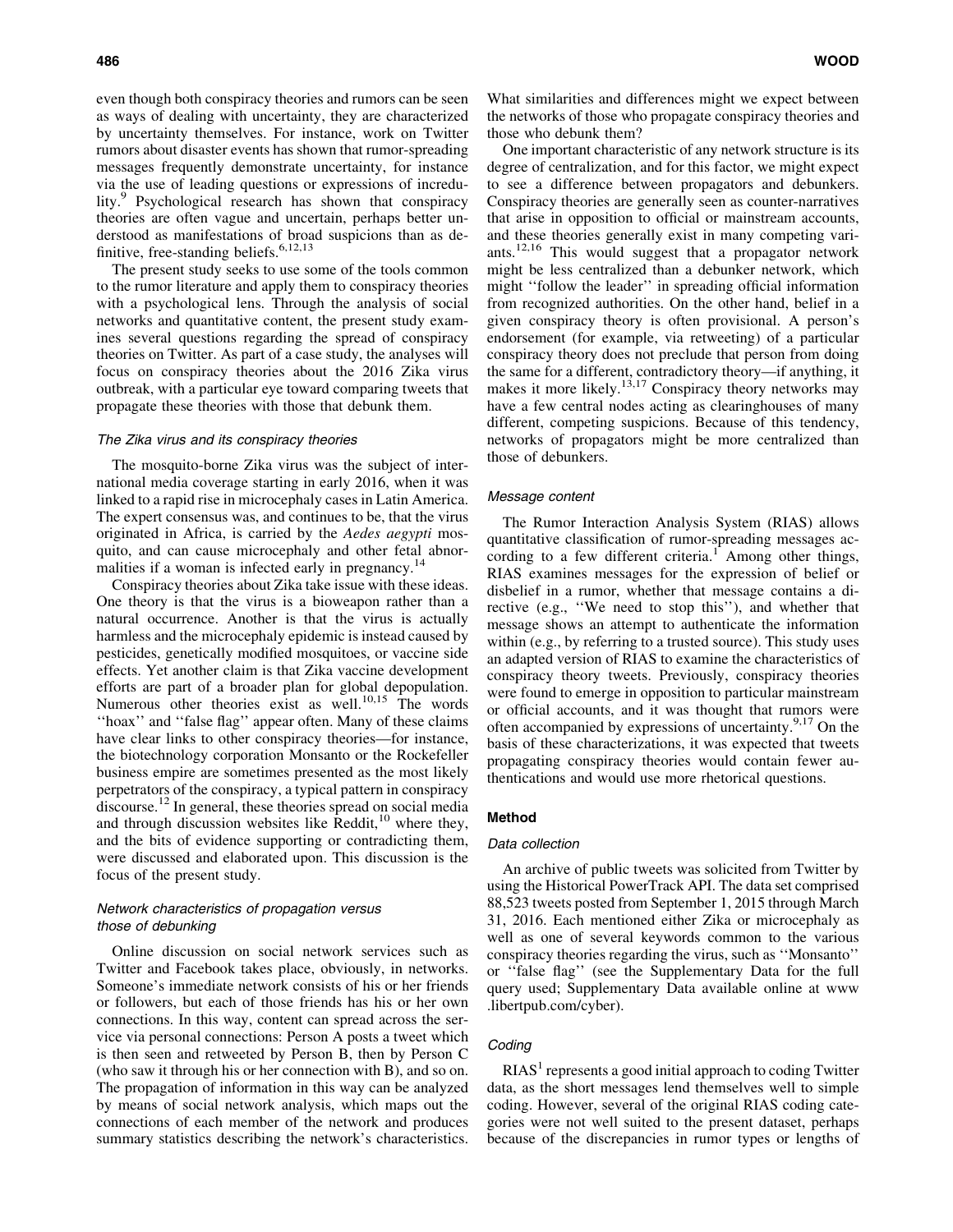| Code                   | Description                                                                                                       | Characteristic example                                                       | Interrater<br>reliability<br>$(Cohen's \kappa)$ |
|------------------------|-------------------------------------------------------------------------------------------------------------------|------------------------------------------------------------------------------|-------------------------------------------------|
| Reference              | Refers, directly or indirectly, to at least one<br>conspiracy theory. If not, the remaining<br>codes were unused. | "The #zika conspiracy theories have<br>begun"                                | 0.898                                           |
| <b>Belief</b>          | Expresses or strongly implies that a conspiracy<br>theory is, or is very likely to be, true                       | "Clear evidence that Monsanto is<br>behind the zika hoax"                    | 0.919                                           |
| <b>Dishelief</b>       | Expresses or strongly implies that the con-<br>spiracy theory is, or is very likely to be, false                  | "Conspiracy theories about Zika are<br>idiotic, harmful, and short-sighted"  | 0.841                                           |
| Authenticating         | Refers explicitly to some authority, whether<br>self or others, to support an argument or<br>position             | "South American doctors say pesticides"<br>are the TRUE cause of Zika virus" | 0.827                                           |
| Directive              | Encourages audience to engage (or avoid<br>engaging) in some course of action                                     | "DO NOT get any so-called zika<br>vaccine #wakeup"                           | $N/A$ (none<br>in subsample)                    |
| Rhetorical<br>question | Asks a rhetorical or clearly leading question;<br>may include "clickbait"-style headlines                         | "Could these GMO mosquitoes be the<br>real cause of the Zika outbreak?"      | 0.778                                           |

Table 1. The Adapted Version of the Rumor Interaction Analysis System, WITH INTERRATER RELIABILITY FOR EACH CATEGORY

outputs. As such, a modified version of RIAS was used for the present study (Table 1).

The content of posted links was taken into account in coding reference, belief, and disbelief. Initial coding was conducted on a randomized subsample of 99 tweets by two independent raters. Interrater agreement across all variables was good to excellent, with the exception of directives, for which there were no exemplars in the subsample (Table 1). Overall chance-corrected multivariate interrater reliability (iota) for all other variables was nearly perfect, $18$  with  $i = 0.853$ <sup>19,20</sup> All remaining tweets were single coded.

## Account-level analysis

The retweet network structure was analyzed by using the R package igraph. $^{21}$  First, the conspiracy orientation of each user account was determined by its proportion of belief tweets to the sum of its belief and disbelief tweets (either authored or retweeted). Therefore, accounts with an orientation score of 1 only expressed belief in Zika conspiracy theories, while accounts with an orientation score of 0 only expressed disbelief. Accounts were then organized into a network graph in which vertices represented accounts and edges represented retweet relationships.

# **Results**

#### Overall sample characteristics and RIAS analysis

The sample encompassed 25,162 original tweets that referred to at least one Zika conspiracy theory. Of these, 17,421 expressed belief; 6,555 expressed disbelief; and 1,186 were ambivalent or ambiguous.

Analysis of the modified RIAS categories revealed significant differences between belief and disbelief tweets in terms of authenticating (belief 25.56 percent, disbelief 5.80 percent,  $\chi^2[1] = 1,155.\overline{48}, p < 0.001, \varphi = 0.22$ ), and rhetorical questions (belief 14.90 percent, disbelief 9.37 percent,  $\chi^2[1] = 125.82, p < 0.001, \varphi = 0.073$ ). Directives were equally uncommon across both categories: belief 0.51 percent, disbelief 0.53 percent,  $\chi^2(1) = 0.08$ ,  $p = 0.781$ . Figure 1 shows a

wordcloud<sup>22</sup> of the most popular words in the corpus of all tweets and retweets, colored according to their relative prevalence in belief and disbelief tweets.

#### Retweet network analysis

Sixteen thousand five hundred eighty-seven accounts expressed belief in Zika conspiracy theories in over half of their tweets and were thus classified as propagators, while 7,449



FIG. 1. The 200 most frequent words across all tweets and retweets that expressed belief or disbelief in Zika virus conspiracy theories. Size represents frequency of appearance, and color represents the belief orientation of tweets containing that word. Redder words were used proportionately more often in tweets expressing belief in Zika conspiracy theories, and bluer words were used proportionately more often in disbelief tweets.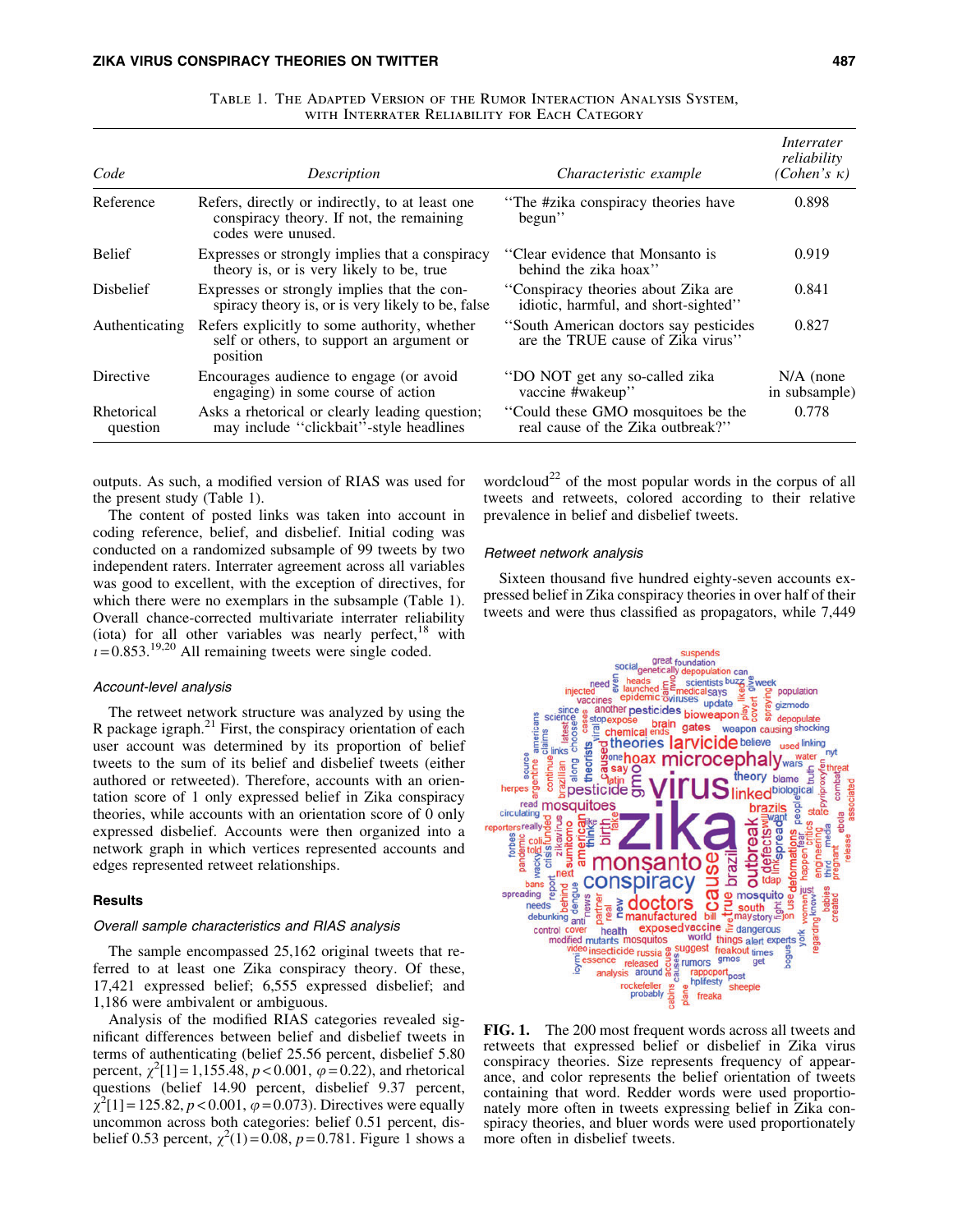

FIG. 2. Fruchterman-Reingold plots of the retweet networks formed by all accounts (*left*), conspiracy theory propagator accounts (*middle*), and debunker accounts (*right*). Nodes are colored in accordance with their conspiracy orientation on a gradient from *red* (propagator) to *blue* (debunker). Vertices are colored as the midpoint between the two connected nodes.

expressed disbelief in over half of their tweets and were thus classified as debunkers. Two separate subnetworks were analyzed: one of propagators retweeting propagators, and one of debunkers retweeting debunkers (Fig. 2).

Freeman centralization was calculated separately for each subnetwork on the basis of undirected degree centrality. Freeman centralization is a measure of the degree to which the most central node of a network is more central than the other nodes; values can range from 0 (completely interconnected) to 1 (completely centralized). Consistent with the hypothesis, the propagator network was less centralized than the debunker network (0.0365 vs. 0.0820). The analysis produced the same general pattern of results when centrality calculations were based on a directed graph, so that accounts that retweeted prolifically but were rarely retweeted were given low centrality values.

#### **Discussion**

The present study set out to investigate the characteristics of conspiracy theory discussions on Twitter through the lens of rumor theory and through social network analysis. The results showed that in propagator tweets, more rhetorical questions were asked and a greater number of claims included explicit references to authorities. In addition, the propagator network was relatively more decentralized (and considerably larger) than the debunker network.

The greater prevalence of rhetorical questions in propagator tweets matches the previous observation that rumor spread is often accompanied by disclaimers of uncertainty, as well as the pattern of ''just asking questions'' as a common rhetorical characteristic of conspiracy theory.<sup>23</sup> This style of argument uses leading questions to undermine rival explanations without opening oneself up to criticism by providing an alternative. Surprisingly, and contrary to predictions, propagator tweets also made more explicit references to sources for their claims. A great deal of these referred to a single entity: Physicians in the Crop-Sprayed Towns (PCST), an Argentine anti-pesticide activist group alleging that the mosquito larvicide Pyriproxyfen was the true case of the microcephaly outbreak.<sup>24</sup> This version of the insecticide conspiracy theory was very popular: 14 percent of the original

tweets in the dataset contained the word ''doctors,'' which almost always referred to PCST. While the importance of authenticating statements in the spread of conspiracy theory has not yet been observed in the empirical literature, there is some precedent for it in theoretical work on conspiracy theory. Several scholars have noted that conspiracy texts often overuse citations, allegedly as a way of seeming more respectable, academic, or well-grounded. $^{23}$  Given the overrepresentation of the PCST/Pyriproxyfen conspiracy theory in this dataset, it is not clear whether this is a general tendency or a peculiarity of the Zika virus conspiracy theories themselves.

The difference in centralization is in line with previous findings of a distributed (though interconnected) alternative media ecosystem involved in the manufacture and promotion of conspiracy narratives.<sup>8</sup> In contrast to this decentralized propagator network, the debunker network was more heavily centralized around a few highly influential mainstream media accounts (PolitiFact and *The New York Times* were the most widely retweeted debunkers). Intuitively, ''official'' explanations are the purview of highly influential epistemic authorities, while the conspiracy theories that challenge them are the product of a relatively decentralized, ''grassroots'' sense-making effort. Here, we see that debunking conspiracy theories rely on a few highly influential official or authoritative sources, while the conspiracy theories themselves arise in a broader fashion without such centralized information. Yet the opposite pattern was observed in the data here: the propagator network was more heavily centralized around a few highly influential accounts. Still, as is clear from the graphs, influential accounts exist within the propagator sphere. Many of the more successful conspiracy theories were disseminated widely by some highly influential users. The diversity of conspiracy theories is not an obstacle here, either. While Zika cannot be both a deadly bioweapon and a harmless scapegoat for pesticide side effects, these conflicting theories found traction within the same networks (and often the same accounts). Future research could focus further on the role of the influential propagators that shape the dynamics of their network, as well as their more powerful counterparts in the debunking network.

The conclusions drawn here are limited somewhat because data collection was limited to messages written only in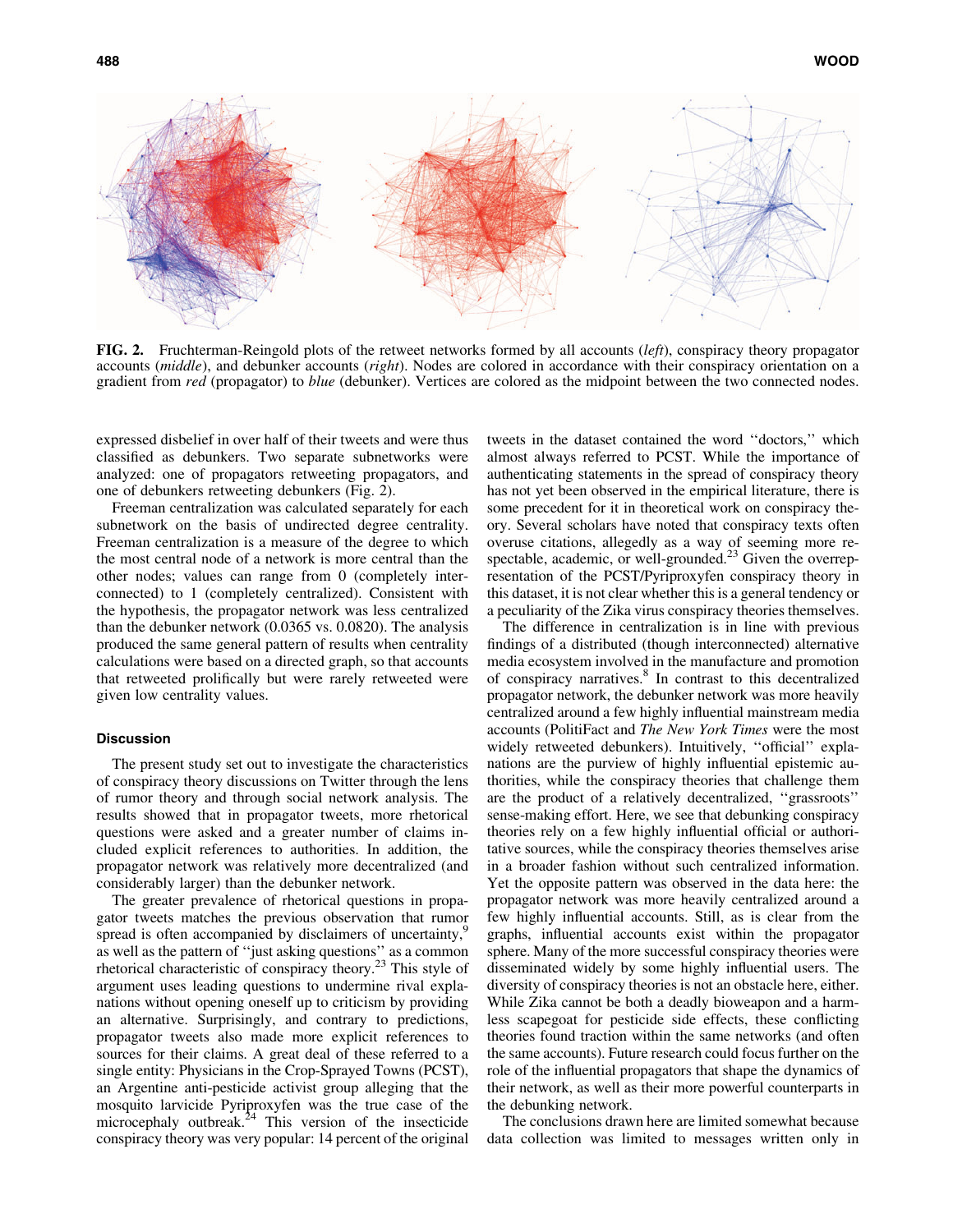## ZIKA VIRUS CONSPIRACY THEORIES ON TWITTER 489

English. Although there have been cases of Zika in Englishspeaking countries, the epidemic primarily affected Latin American countries, particularly Brazil. The threat and uncertainty produced by the virus might therefore have been much stronger and more visible in Portuguese or Spanish messages, and future research on Zika rumors could compare how these ideas spread across cultural, national, and linguistic boundaries (with the necessary care taken to use appropriate data pre-processing<sup>25,26</sup>).

For much of the present sample, the risk of infection was mostly theoretical. However, it is unclear whether this would have meaningfully affected the pattern of results. A higher degree of threat may have accentuated the differences observed between conspiracy theory propagators and debunkers in this sample. Still, non-English-language research on conspiracy theories is generally underrepresented in the current canonical work on the subject;, and psychological research in particular has been criticized for overreliance on samples from the United States.<sup>27</sup>

It is not clear whether the current findings generalize well across cultural contexts—or indeed across conspiracy theories. Future research on this issue should examine conspiracy theories regarding other topics. In particular, conspiracy theories with clearer partisan or ideological divisions<sup>28</sup> or about singular events (rather than an ongoing epidemic) might give rise to different network structures. Finally, while much research has been done on what prompts rejection or acceptance of conspiracy theories, there has been relatively little work on the moderating role of elites or trusted sources.<sup>29</sup> On the basis of our study results, it would make sense to examine how the particularly influential individuals and organizations at the centers of their respective networks cultivate influence over and the trust of their audiences.<sup>30</sup>

The present study has shown that conspiracy theories can be considered a form of rumor and analyzed on that basis: the patterns of behavior in propagator messages matched the predictions from prior research on conspiracy belief. The structure of the retweet network reinforces the essential and decentralization of conspiracy theories and the importance of influential individuals in spreading and debunking rumors and misinformation.

#### Acknowledgments

This study was funded by the British Academy/Leverhulme Trust Small Grants Scheme, grant number SG161736. The author would like to thank Kiia Huttunen for her hard work on coding the data set.

#### Author Disclosure Statement

No competing financial interests exist.

## **References**

- 1. Bordia P, Difonzo N. Problem solving in social interactions on the Internet: rumor as social cognition. Social Psychology Quarterly 2004; 67:33–49.
- 2. Mendoza M, Poblete B, Castillo C. (2010) Twitter under crisis. In *Proceedings of the First Workshop on Social Media Analytics-SOMA'10,* New York, NY: ACM; pp. 71– 79.
- 3. Parsons S, Simmons W, Shinhoster F, et al. A test of the grapevine: an empirical examination of conspiracy theories among african americans. Sociological Spectrum 1999; 19: 201–222.
- 4. DiFonzo N, Bordia P. Rumor, gossip and urban legends. Diogenes 2007; 54:19–35.
- 5. Van Prooijen JW, Van Dijk E. When consequence size predicts belief in conspiracy theories: the moderating role of perspective taking. Journal of Experimental Social Psychology 2014; 55:63–73.
- 6. Wood MJ, Douglas KM. Online communication as a window to conspiracist worldviews. Frontiers in Psychology 2015; 6:836.
- 7. Oh O, Agrawal M, Rao HR. Community intelligence and social media services: a rumor theoretic analysis of tweets during social crises. MIS Quarterly 2013; 37:407–426.
- 8. Starbird K. Examining the alternative media ecosystem through the production of alternative narratives of mass shooting events on Twitter. Icwsm17 2017; (Icwsm):230–239.
- 9. Starbird K, Spiro E, Edwards I, et al. (2016) Could this be true? I think so! Expressed uncertainty in online rumoring. In *Proceedings of the 2016 CHI Conference on Human Factors in Computing Systems-CHI'16*. San Jose, CA: ACM; pp. 360–371.
- 10. Kou Y, Gui X, Chen Y, et al. (2017) Conspiracy talk on social media: collective sensemaking during a public health crisis. In: *PACM on Human-Computer Interaction*. New York, NY: ACM; 61: p. 2.
- 11. Swami V, Furnham A, Smyth N, et al. Putting the stress on conspiracy theories: examining associations between psychological stress, anxiety, and belief in conspiracy theories. Personality and Individual Differences 2016; 99:72–76.
- 12. Wood MJ, Douglas KM. What about building 7? ''A social psychological study of online discussion of 9/11 conspiracy theories.'' Frontiers in Psychology 2013; 4:409.
- 13. Wood MJ. Conspiracy suspicions as a proxy for beliefs in conspiracy theories: implications for theory and measurement. British Journal of Psychology 2017;108:507–527.
- 14. Centers for Disease Control. (2016) *Zika: the basics of the virus and how to protect against it*. https://www.cdc.gov/ zika/pdfs/fs-zika-basics.pdf (Accessed June 29, 2018).
- 15. Dredze M, Broniatowski DA, Hilyard KM. Zika vaccine misconceptions: a social media analysis. Vaccine 2016; 34: 3441–3442.
- 16. Melley T. (2002) Agency panic and the culture of conspiracy. In: Knight P. (ed). *Conspiracy Nation the Politics of Paranoia in Postwar America.* New York, NY: New York University Press; pp. 57–81.
- 17. Wood MJ, Douglas KM, Sutton RM. Dead and alive: beliefs in contradictory conspiracy theories. Social Psychological and Personality Science 2012; 3:767–773.
- 18. Landis JR, Koch GG. The measurement of observer agreement for categorical data. Biometrics 1977; 33:159.
- 19. Janson H, Olsson U. A measure of agreement for interval or nominal multivariate observations by different sets of judges. Educational and Psychological Measurement 2004; 64: 62–70.
- 20. Gamer M, Lemon J, Fellows I, et al. (2012) Various coefficients of interrater reliability and agreement. http://cran .r-project.org/web/packages/irr/irr.pdf (accessed April 2, 2018).
- 21. Csárdi G, Nepusz T. The igraph software package for complex network research. InterJournal Complex Systems 2006; 1695:1–9.